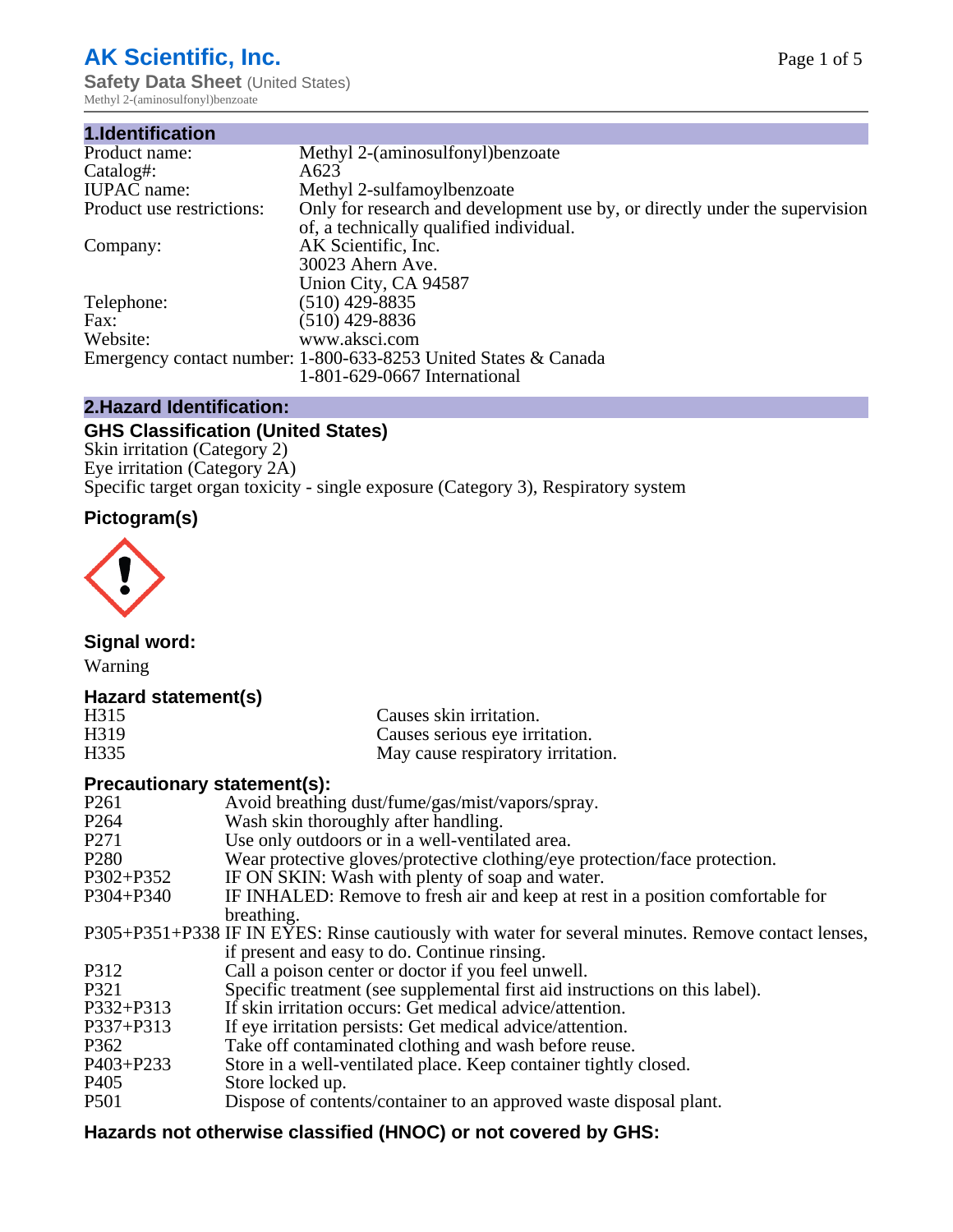#### None

## **3.Composition/Information on Ingredients**

Synonyms: 2-Carbomethoxybenzenesulfonamide CAS#: 57683-71-3 Purity: 98% (GC)<br>EC: 260-903-2 EC: 260-903-2

## **4. First Aid Measures**

**General Information:** Immediately remove any clothing contaminated by the product. Move out of dangerous area. Consult a physician and show this safety data sheet.

**Inhalation:** Move person to fresh air. If not breathing, give artificial respiration. If breathing is difficult, give oxygen. Obtain medical aid.

**Skin contact:** Immediately flush skin with running water for at least 15 minutes while removing contaminated clothing and shoes. Wash clothing before reuse. Obtain medical aid immediately. **Eye contact:** Immediately flush open eyes with running water for at least 15 minutes. Obtain medical aid immediately.

**Ingestion:** Do NOT induce vomiting without medical advice. Rinse mouth with water. Never administer anything by mouth to an unconscious person. Obtain medical aid immediately.

**Most important symptoms and effects, both acute and delayed:** No further information available. Please see sections 2 and 11.

**Indication of any immediate medical attention and special treatment needed:** No further information available.

## **5. Fire Fighting Measures**

**Suitable extinguishing media:** Use water spray, dry chemical, carbon dioxide, or chemical foam. **Specific hazards arising from the chemical:** Carbon oxides, Nitrogen oxides, Sulfur oxides. **Advice for firefighters:** As in any fire, wear a NIOSH-approved or equivalent, pressure-demand, self-contained breathing apparatus and full protective gear. During a fire, irritating and highly toxic gases may be generated by thermal decomposition or combustion.

## **6. Accidental Release Measures**

**Personal precautions, protective equipment and emergency procedures:** Wear protective equipment and keep unprotected personnel away. Ensure adequate ventilation. Remove all sources of ignition. Prevent further leak or spill if safe to do so. For personal protective equipment, please refer to section 8.

**Environmental precautions:** Do not let product enter drains, other waterways, or soil.

**Methods and materials for containment and cleaning up:** Prevent further leak or spill if safe to do so. Vacuum, sweep up, or absorb with inert material and place into a suitable disposal container. Consult local regulations for disposal. See section 13 for further disposal information.

## **7. Handling and Storage**

**Precautions for safe handling:** Avoid contact with skin, eyes, and personal clothing. Wash hands thoroughly after handling. Avoid breathing fumes. Use only with adequate ventilation. Wear suitable protective clothing, gloves, and eye/face protection. Keep away from sources of ignition. Minimize dust generation and accumulation. Keep container tightly closed. Open and handle container with care. Do not eat, drink, or smoke while handling.

**Conditions for safe storage, including any incompatibilities:** Store in a tightly-closed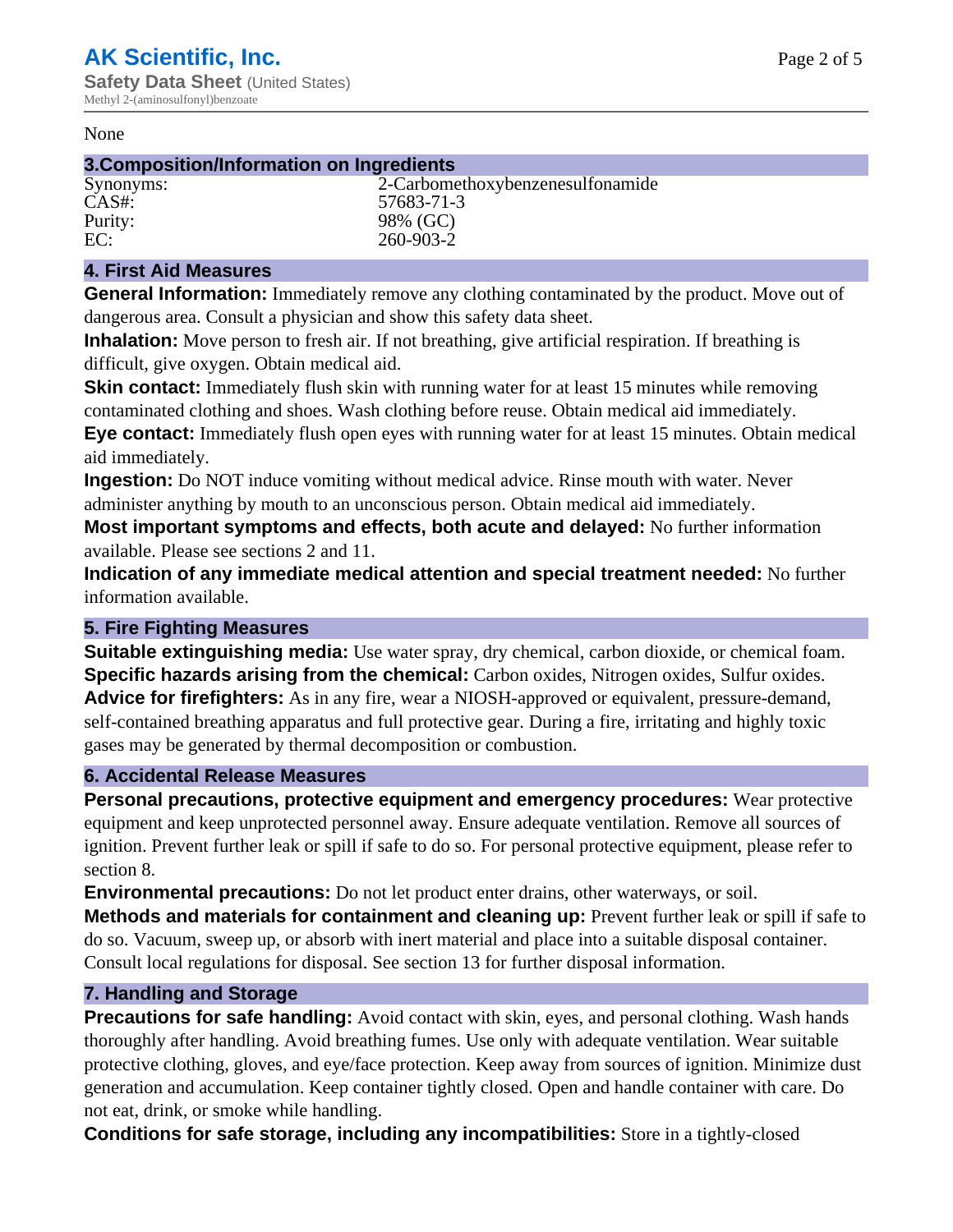container when not in use. Store in a cool, dry, well-ventilated area away from incompatible substances. Keep away from sources of ignition.

#### **8. Exposure Controls/Personal Protection**

#### **Exposure limits:**

| <b>OSHA PEL:</b>  | Not available. |
|-------------------|----------------|
| NIOSH REL:        | Not available. |
| <b>ACGIH TLV:</b> | Not available. |

**Appropriate engineering controls:** Avoid contact with skin, eyes, and clothing. Wash hands before breaks and immediately after handling the product. Facilities storing or utilizing this material should be equipped with an eyewash fountain. Use adequate general and local exhaust ventilation to keep airborne concentrations low.

#### **Personal protection**

| Eyes:        | Based on an evaluation of the eye or face hazards present, wear chemical splash-resistant<br>safety glasses or goggles with side protection. A face shield may be appropriate in some |
|--------------|---------------------------------------------------------------------------------------------------------------------------------------------------------------------------------------|
|              | workplaces. Use eyewear tested and approved under appropriate government standards<br>such as OSHA 29 CFR 1910.133 or EU EN166.                                                       |
| Hands:       | Wear gloves selected based on an evaluation of the possible hazards to hands and skin,                                                                                                |
|              | the duration of use, the physical conditions of the workplace, and the chemical resistance                                                                                            |
|              | and physical properties of the glove material.                                                                                                                                        |
|              | Skin and body: Protective clothing must be selected based on the hazards present in the workplace, the                                                                                |
|              | physical environment, the duration of exposure, and other factors. No fabric can provide                                                                                              |
|              | protection against all potential hazards; therefore it is important to select the appropriate                                                                                         |
|              | protective clothing for each specific hazard. At the minimum, wear a laboratory coat and                                                                                              |
|              | close-toed footwear.                                                                                                                                                                  |
| Respiratory: | Respirators are not a substitute for accepted engineering control measures such as<br>enclosure or confinement of the operation, general and local ventilation, and substitution      |
|              | of less toxic materials. When respiratory personal protective equipment is appropriate                                                                                                |
|              |                                                                                                                                                                                       |
|              | based on an assessment of respiratory hazards in the workplace, use a NIOSH- or                                                                                                       |
|              | CEN-certified respirator.                                                                                                                                                             |

| 9. Physical and Chemical Properties |                       |
|-------------------------------------|-----------------------|
| <b>Physical State:</b>              | White powder          |
| Molecular Formula:                  | C8H9NO4S              |
| Molecular Weight:                   | 215.23                |
| Odor:                               | Not available.        |
| pH:                                 | Not available.        |
| <b>Boiling Point Range:</b>         | Not available.        |
| Freezing/Melting Point:             | $125 - 127$ °C        |
| <b>Flash Point:</b>                 | Not available.        |
| <b>Evaporation Rate:</b>            | Not available.        |
| Flammability(solid,gas):            | Please see section 2. |
| Explosive limits:                   | Not available.        |
| Vapor Pressure:                     | Not available.        |
| Vapor Density:                      | Not available.        |
| Solubility:                         | Not available.        |
| <b>Relative Density:</b>            | Not available.        |
| Refractive Index:                   | Not available.        |
| Volatility:                         | Not available.        |
| <b>Auto-ignition Temperature:</b>   | Not available.        |
| <b>Decomposition Temperature:</b>   | Not available.        |
| <b>Partition Coefficient:</b>       | Not available.        |
|                                     |                       |

# **10. Stability and Reactivity**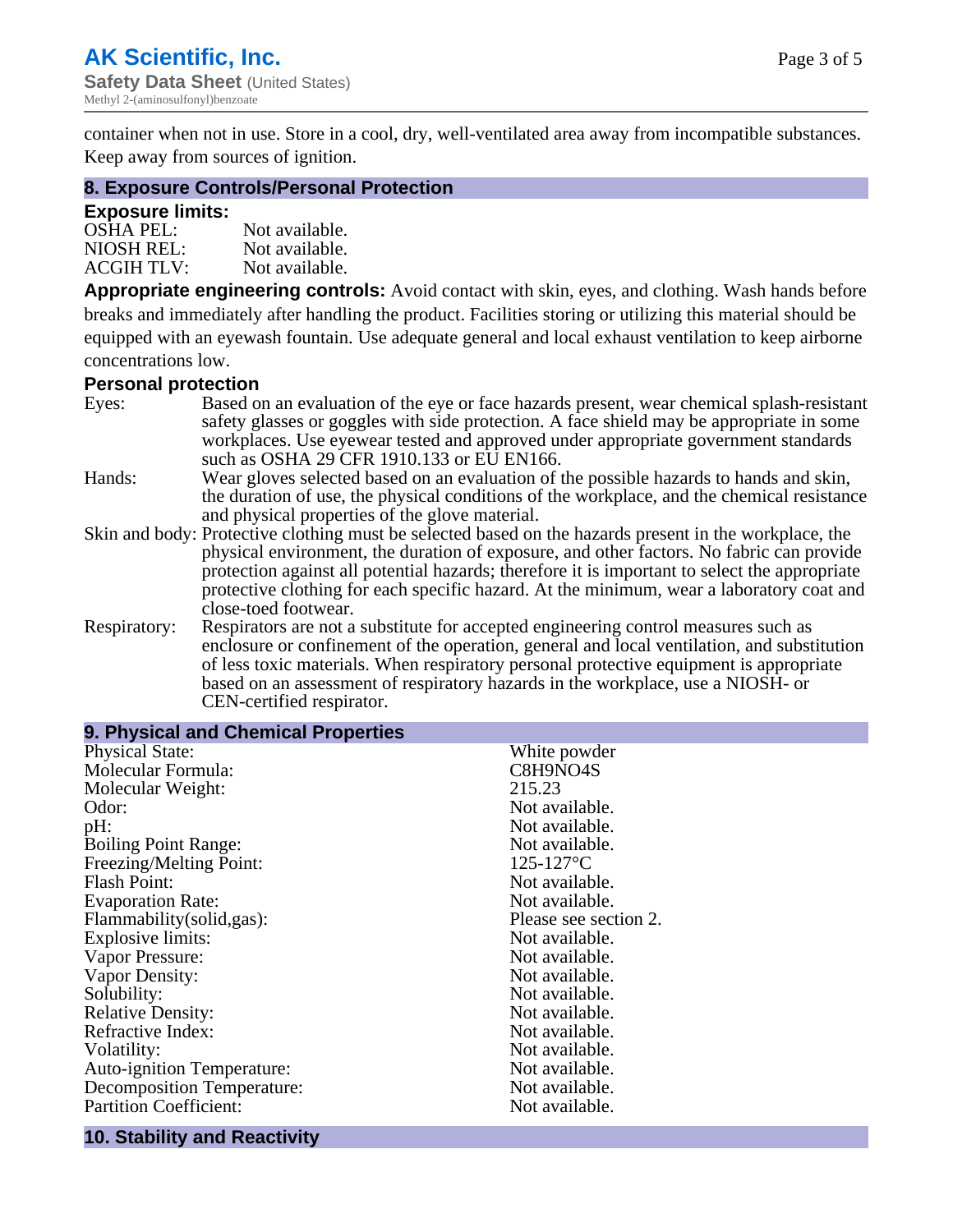| Reactivity:                         | Not available.                                       |
|-------------------------------------|------------------------------------------------------|
| Chemical stability:                 | Stable under recommended temperatures and pressures. |
| Possibility of hazardous reactions: | Not available.                                       |
| Conditions to avoid:                | Dust generation.                                     |
| Incompatible materials:             | Strong oxidizing agents.                             |
| Hazardous decomposition products:   | Carbon oxides, Nitrogen oxides, Sulfur oxides.       |
|                                     |                                                      |

#### **11. Toxicological Information**

RTECS# DH6830000 Acute toxicity:<br>
LD50 Intraperitoneal-Mouse-500mg/kg<br>
Routes of exposure:<br>
Inhalation,eye contact,skin contact,inges Symptoms related to the physical,chemical and toxicological characteristics:

Inhalation,eye contact, skin contact, ingestion. Skin contact may result in inflammation characterized by itching, scaling, reddening, blistering, pain or dryness. Eye contact may result in redness, pain or severe eye damage. Inhalation may cause irritation of the lungs and respiratory system. Overexposure may result in serious illness or death.

## **Carcinogenicity**

| IARC: | Not classified.                                                                                       |
|-------|-------------------------------------------------------------------------------------------------------|
| NTP:  | Not listed.                                                                                           |
| OSHA: | Not listed.                                                                                           |
|       | Acute toxic effects: Inflammation of the eye is characterized by redness, watering, and itching. Skin |
|       | inflammation is characterized by itching, scaling, reddening, or, occasionally,                       |
|       | blistering.                                                                                           |
|       |                                                                                                       |

| <b>12. ECOlogical Information</b> |                |
|-----------------------------------|----------------|
| Ecotoxicity:                      | Not available. |
| Persistence and degradability:    | Not available. |
| Bioaccumulative potential:        | Not available. |
| Mobility in soil:                 | Not available. |
| Other adverse effects:            | Not available. |

#### **13. Disposal Considerations**

**12. Ecological Information**

Disposal of waste: Chemical waste generators must determine whether a discarded chemical is classified as hazardous waste. US EPA guidelines for the classification determination are listed in 40 CFR 261.3. Additionally, waste generators must consult state and local hazardous waste regulations to ensure complete and accurate classification. Observe all federal, state and local regulations when disposing of the substance.

Disposal of packaging: Do not reuse containers. Dispose of as unused product.

## **14. Transportation Information**

#### **DOT (United States)**

| UN number:                        | Not hazmat     |
|-----------------------------------|----------------|
| Proper shipping name:             | Not available. |
| Transport hazard class:           | Not available. |
| Packing group:                    | Not available. |
| IATA                              |                |
| <b>UN Number:</b>                 | Not DG         |
| Proper shipping name:             | Not available. |
| Transport hazard class:           | Not available. |
| Packing group:                    | Not available. |
| <b>15. Regulatory Information</b> |                |

**TSCA (United States)**